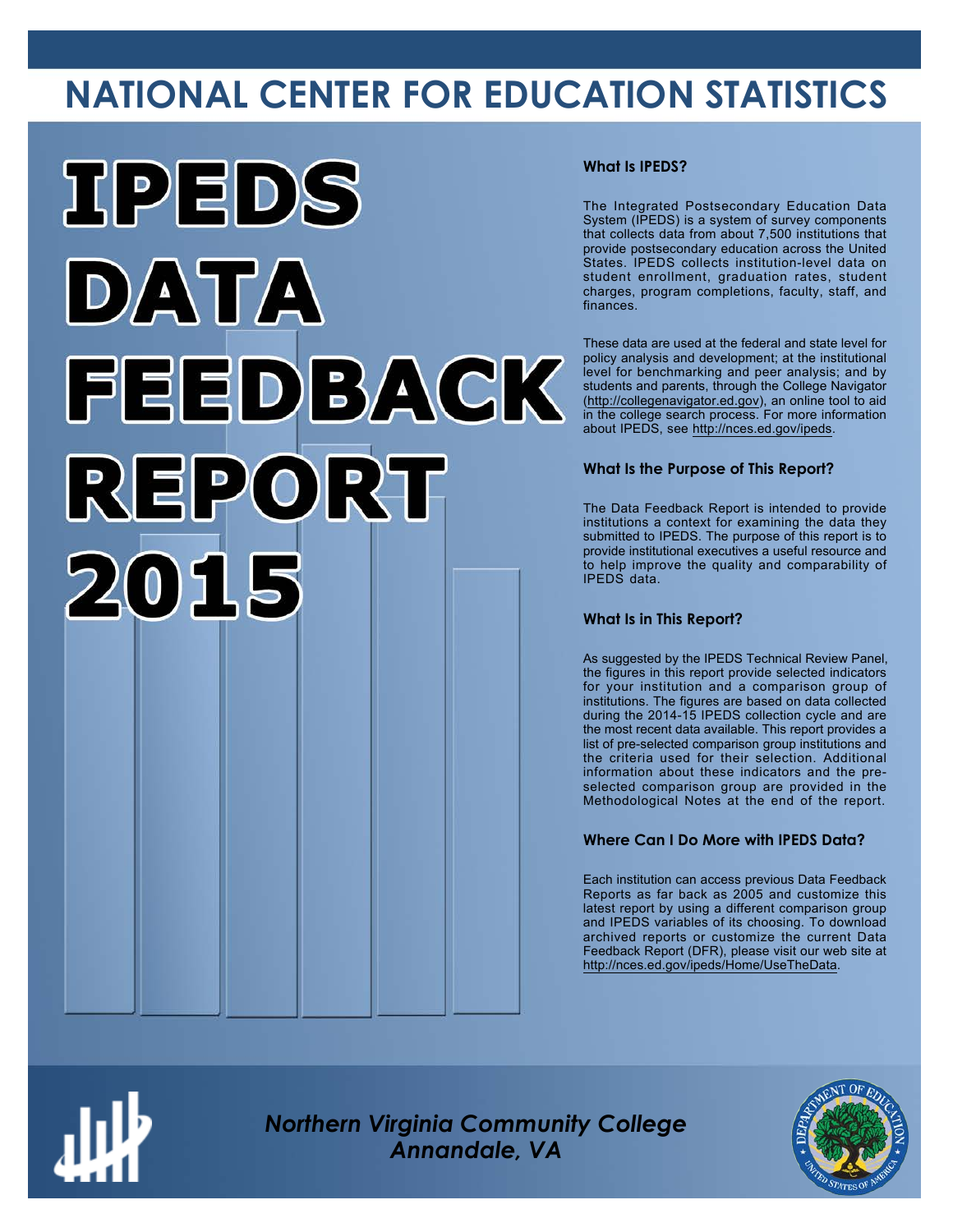### **COMPARISON GROUP**

Comparison group data are included to provide a context for interpreting your institution's statistics. If your institution did not define a custom comparison group for this report by July 17, NCES selected a comparison group for you. (In this case, the characteristics used to define the comparison group appears below.) The Customize Data Feedback Report functionality on the IPEDS Data Center [\(http://nces.ed.gov/ipeds/datacenter/\)](http://nces.ed.gov/ipeds/datacenter/) can be used to reproduce the figures in this report using different peer groups.

The custom comparison group chosen by Northern Virginia Community College includes the following 14 institutions:

- Austin Community College District (Austin, TX)
- Central Piedmont Community College (Charlotte, NC)
- City College of San Francisco (San Francisco, CA)
- Community College of Allegheny County (Pittsburgh, PA)
- Community College of Denver (Denver, CO)
- Cuyahoga Community College District (Cleveland, OH)
- Houston Community College (Houston, TX)
- Lone Star College System (The Woodlands, TX)
- Miami Dade College (Miami, FL)
- Montgomery College (Rockville, MD)
- Pima Community College (Tucson, AZ)
- Portland Community College (Portland, OR)
- Tidewater Community College (Norfolk, VA)
- Valencia College (Orlando, FL)

#### **The figures in this report have been organized and ordered into the following topic areas:**

- 1) Admissions (only for non-open-admissions schools),
- 2) Student Enrollment,
- 3) Awards,
- 4) Charges and Net Price,
- 5) Student Financial Aid,
- 6) Military Benefits\*,
- 7) Retention and Graduation Rates, 8) Finance,
- 9) Staff, and
- 10) Libraries\*.

\*These figures only appear in customized Data Feedback Reports (DFR), which are available through Use the Data portal on the IPEDS website.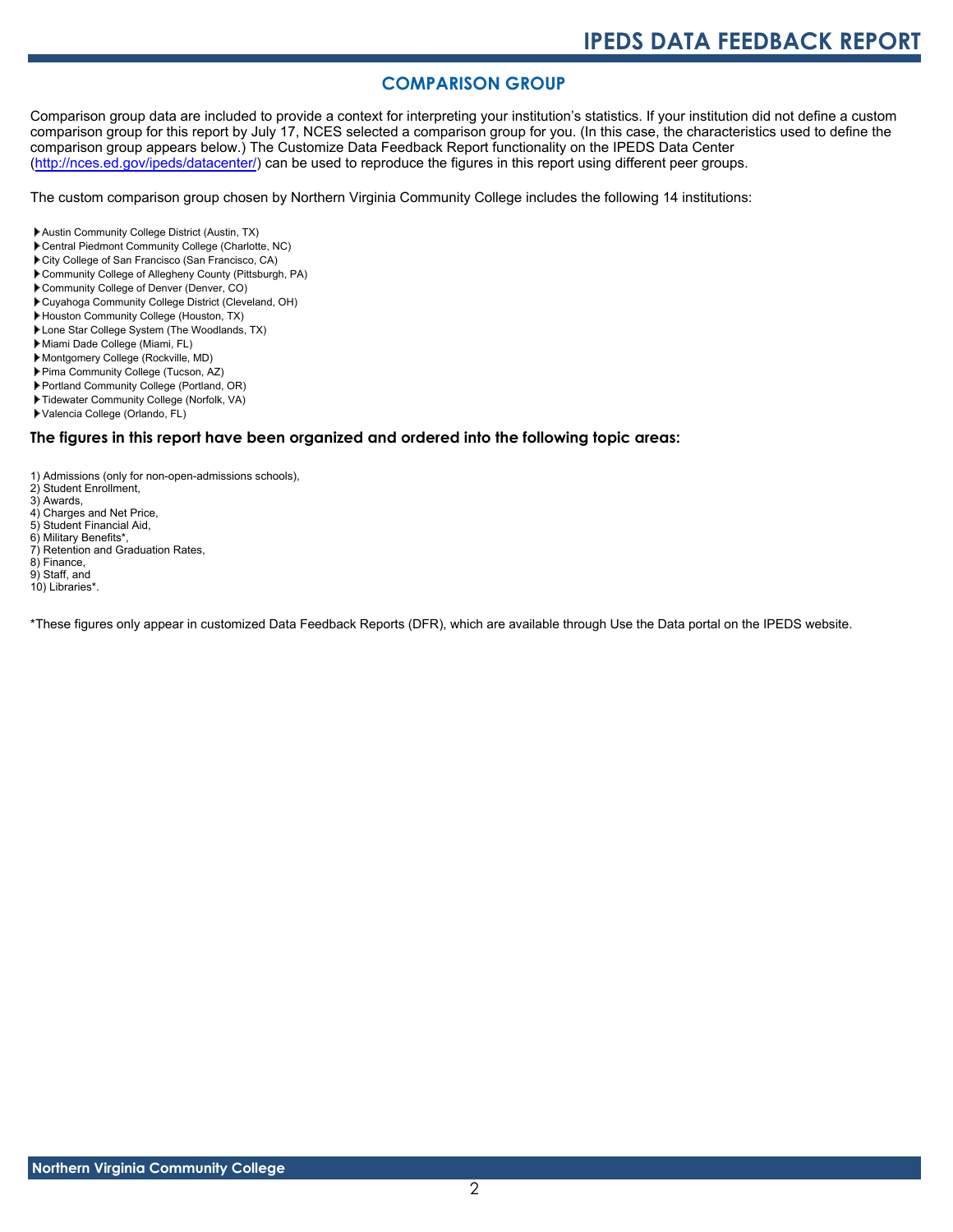



NOTE: For more information about disaggregation of data by race and ethnicity, see the Methodological Notes. Median values for the comparison group will not add to 100%. See "Use of Median Values for Comparison Group" for how median values are determined. N is the number of institutions in the comparison group. SOURCE: U.S. Department of Education, National Center for Education Statistics, Integrated Postsecondary Education Data System (IPEDS): Spring 2014, Fall Enrollment component.

#### **Figure 2. Unduplicated 12-month headcount (2013-14), total FTE enrollment (2013-14), and full- and part-time fall enrollment (Fall 2014)**





NOTE: For details on calculating full-time equivalent (FTE) enrollment, see Calculating FTE in the Methodological Notes. N is the number of institutions in the comparison group. SOURCE: U.S. Department of Education, National Center for Education Statistics, Integrated Postsecondary Education Data System (IPEDS): Fall 2014, 12-month Enrollment component and Spring 2015, Fall Enrollment component.



NOTE: N is the number of institutions in the comparison group.

SOURCE: U.S. Department of Education, National Center for Education Statistics, Integrated Postsecondary Education Data System (IPEDS): Fall 2014, Completions component.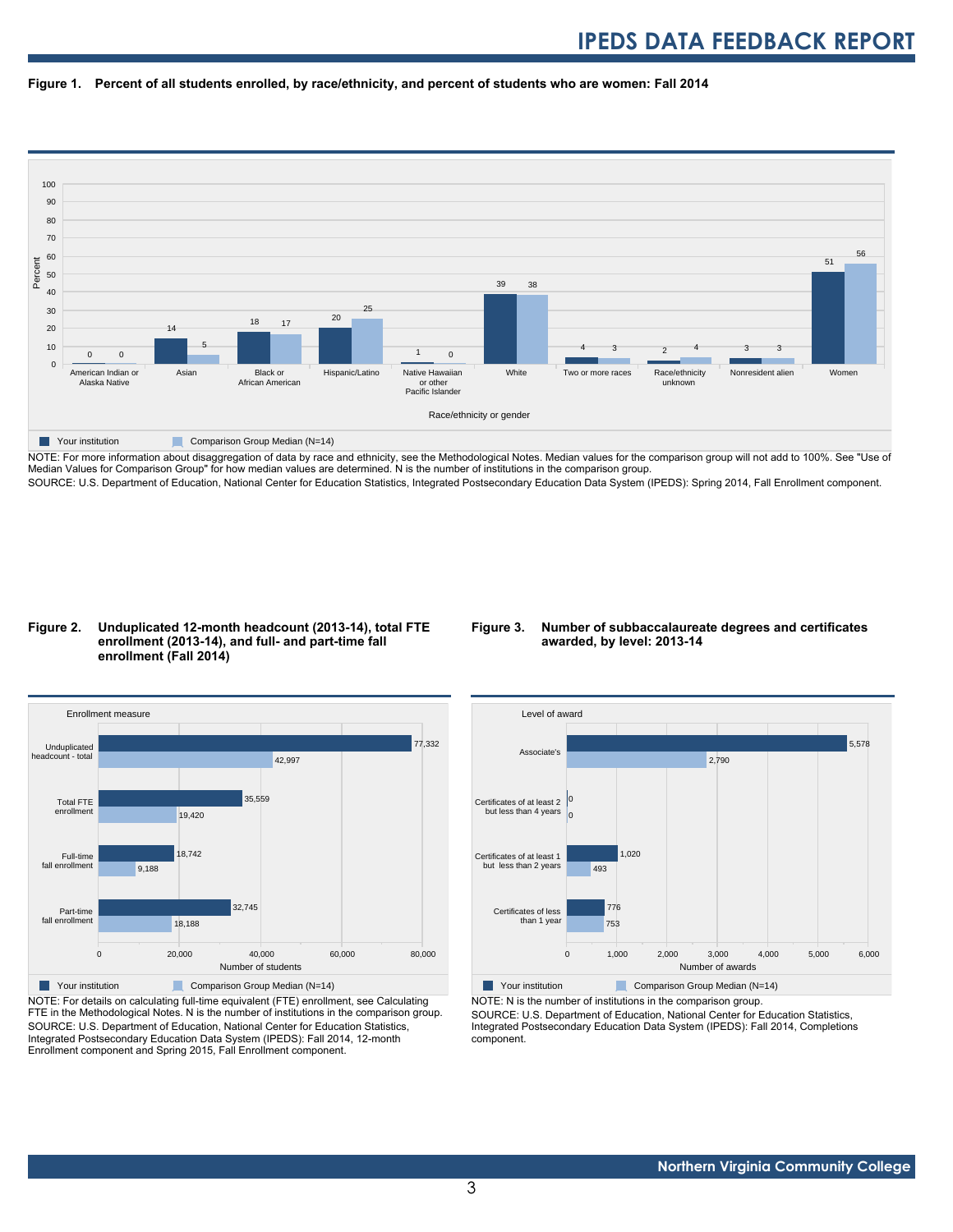**Figure 4. Academic year tuition and required fees for full-time, first-time degree/certificate-seeking undergraduates: 2011-12 to 2014-15**



NOTE: The tuition and required fees shown here are the lowest reported from the categories of in-district, in-state, and out-of-state. N is the number of institutions in the comparison group.

SOURCE: U.S. Department of Education, National Center for Education Statistics, Integrated Postsecondary Education Data System (IPEDS): Fall 2014, Institutional Characteristics component.





NOTE: Average net price is for full-time, first-time degree/certificate-seeking undergraduate students and is generated by subtracting the average amount of federal, state/local government, and institutional grant and scholarship aid from the total cost of attendance. Total cost of attendance is the sum of published tuition and required fees, books and supplies, and the average room and board and other expenses. For details, see the Methodological Notes. N is the number of institutions in the comparison group. SOURCE: U.S. Department of Education, National Center for Education Statistics, Integrated Postsecondary Education Data System (IPEDS): Fall 2014, Institutional Characteristics component; Winter 2014-15, Student Financial Aid component.

#### **Figure 6. Percent of full-time, first-time degree/certificate-seeking undergraduate students who received grant or scholarship aid from the federal government, state/local government, or the institution, or loans, by type of aid: 2013-14**



NOTE: Any grant aid above includes grant or scholarship aid from the federal government, state/local government, or the institution. Federal grants includes Pell grants and other federal grants. Any loans includes federal loans and other loans to students. For details on how students are counted for financial aid reporting, see Cohort Determination in the Methodological Notes. N is the number of institutions in the comparison group. SOURCE: U.S. Department of Education, National Center for Education Statistics, Integrated Postsecondary Education Data System (IPEDS): Winter 2014-15, Student Financial Aid component.

#### **Figure 7. Average amounts of grant or scholarship aid from the federal government, state/local government, or the institution, or loans received for full-time, first-time degree/certificate-seeking undergraduate students, by type of aid: 2013-14**



NOTE: Any grant aid above includes grant or scholarship aid from the federal government, state/local government, or the institution. Federal grants includes Pell grants and other federal grants. Any loans includes federal loans and other loans to students. Average amounts of aid were calculated by dividing the total aid awarded by the total number of recipients in each institution. N is the number of institutions in the comparison group. Medians are not reported for comparison groups with less than three values. SOURCE: U.S. Department of Education, National Center for Education Statistics, Integrated Postsecondary Education Data System (IPEDS): Winter 2014-15, Student Financial Aid component.

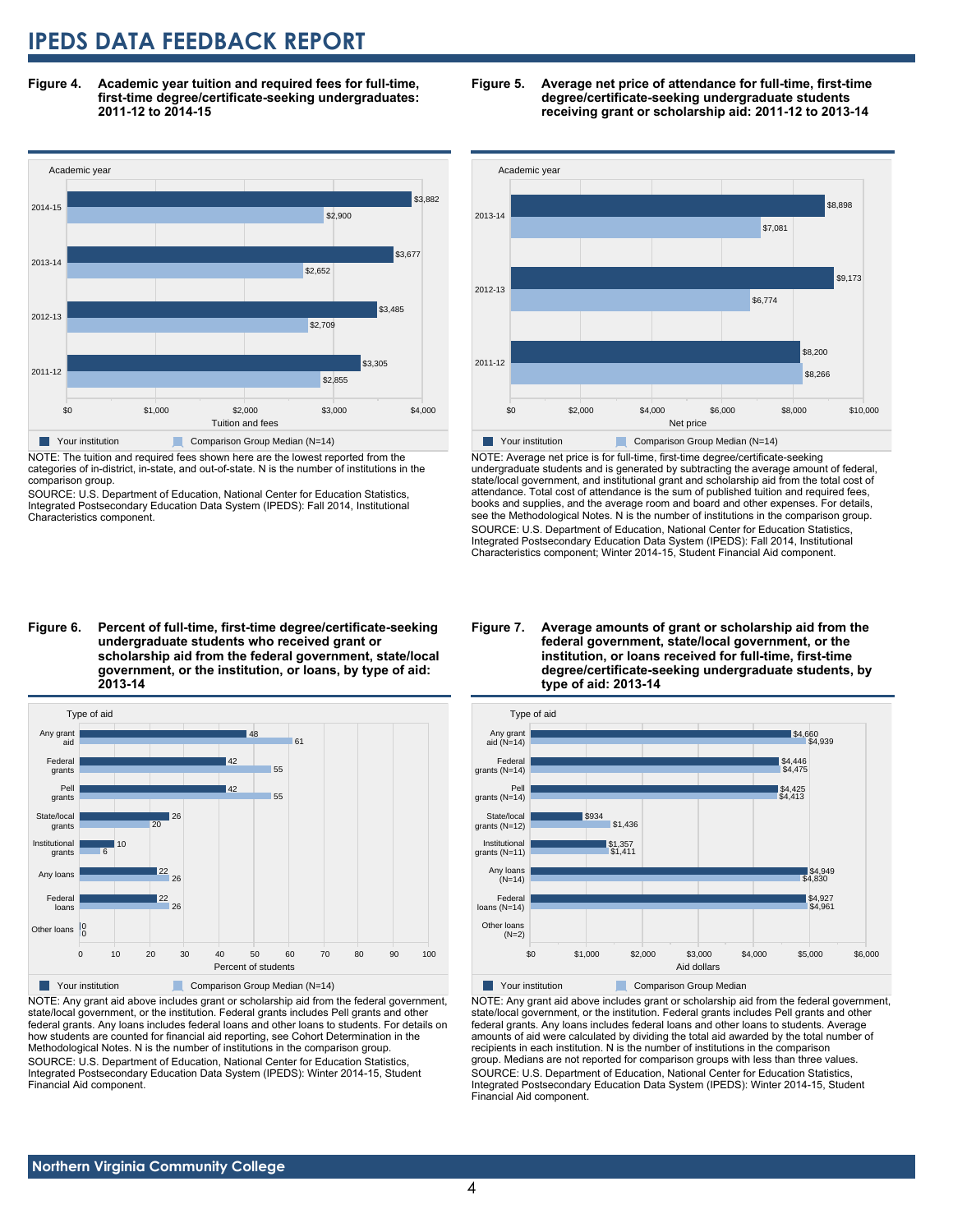**Figure 8. Percent of all undergraduates receiving aid, by type of aid: 2013-14**

**Figure 9. Average amount of aid received by all undergraduates, by type of aid: 2013-14**



NOTE: Any grant aid above includes grant or scholarship aid from the federal government, state/local government, the institution, or other sources. Federal loans includes only federal loans to students. N is the number of institutions in the comparison group. SOURCE: U.S. Department of Education, National Center for Education Statistics, Integrated Postsecondary Education Data System (IPEDS): Winter 2014-15, Student Financial Aid component.



NOTE: Any grant aid above includes grant or scholarship aid from the federal government, state/local government, the institution, or other sources. Federal loans includes federal loans to students. Average amounts of aid were calculated by dividing the total aid awarded by the total number of recipients in each institution. N is the number of institutions in the comparison group.

SOURCE: U.S. Department of Education, National Center for Education Statistics, Integrated Postsecondary Education Data System (IPEDS): Winter 2014-15, Student Financial Aid component.

#### **Figure 10. Graduation rate and transfer-out rate (2011 cohort); graduation rate cohort as a percent of total entering students, and retention rates of first-time students (Fall 2014)**



NOTE: Graduation rate cohort includes all full-time, first-time degree/certificate-seeking undergraduate students. Graduation and transfer-out rates are the Student Right-to-Know rates. Only institutions with mission to prepare students to transfer are required to report transfer out. Retention rates are measured from the fall of first enrollment to the following fall. For more details, see the Methodological Notes. N is the number of institutions in the comparison group.

SOURCE: U.S. Department of Education, National Center for Education Statistics, Integrated Postsecondary Education Data System (IPEDS): Winter 2014-15, Graduation Rates component and Spring 2014, Fall Enrollment component.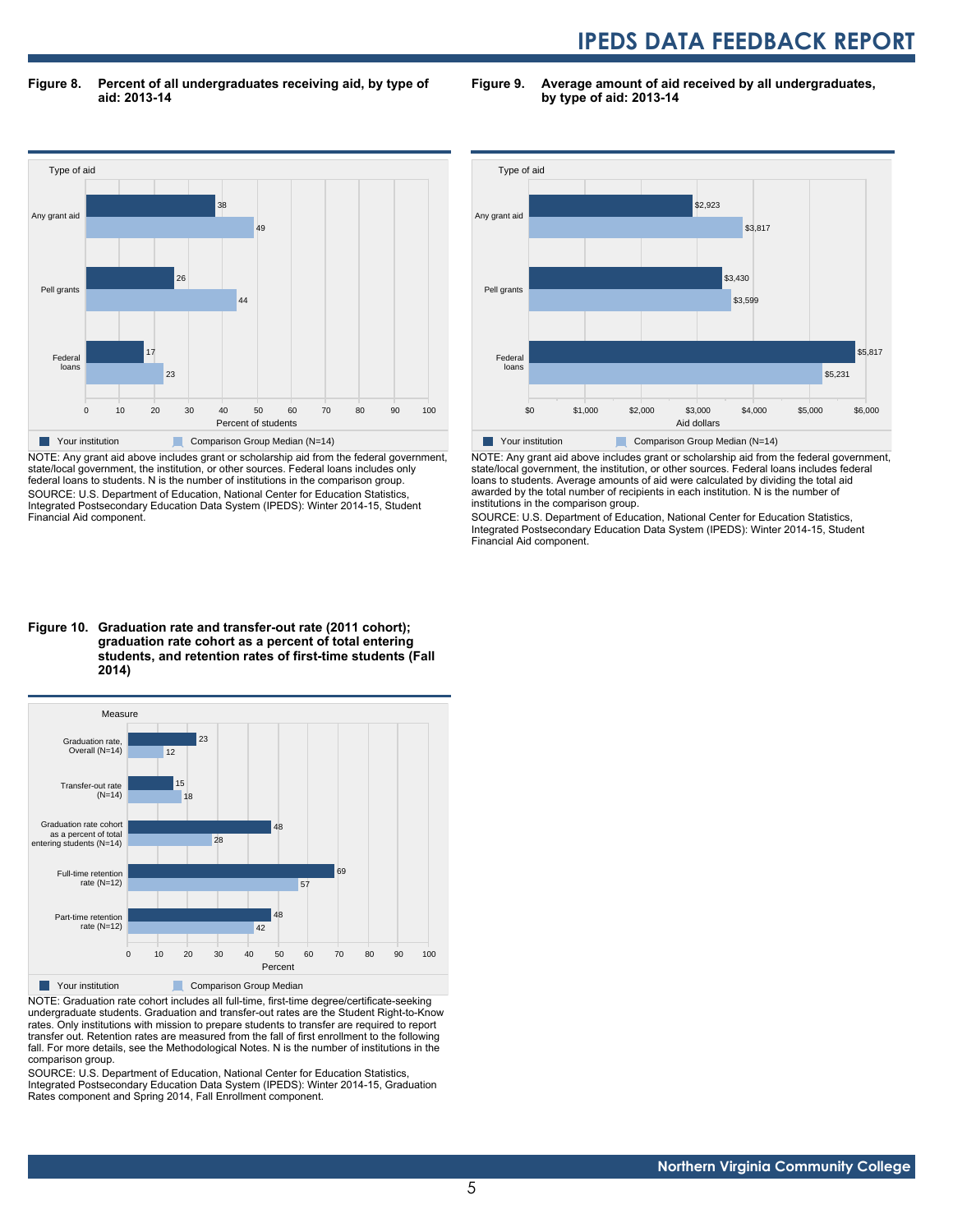**Figure 11. Graduation rates of full-time, first-time degree/certificate-seeking undergraduates within 150% of normal time to program completion, by race/ethnicity: 2011 cohort**



NOTE: For more information about disaggregation of data by race and ethnicity, see the Methodological Notes. The graduation rates are the Student Right-to-Know (SRK) rates. Median values for the comparison group will not add to 100%. N is the number of institutions in the comparison group.

SOURCE: U.S. Department of Education, National Center for Education Statistics, Integrated Postsecondary Education Data System (IPEDS): Winter 2014-15, Graduation Rates component.





NOTE: The 150% graduation rate is the Student Right-to-Know (SRK) rates; the Normal time and 200% rates are calculated using the same methodology. For details, see the Methodological Notes. N is the number of institutions in the comparison group. SOURCE: U.S. Department of Education, National Center for Education Statistics, Integrated Postsecondary Education Data System (IPEDS): Winter 2014-15, 200% Graduation Rates component.

#### **Figure 13. Percent distribution of core revenues, by source: Fiscal year 2014**



NOTE: The comparison group median is based on those members of the comparison group that report finance data using the same accounting standards as the comparison institution. For a detailed definition of core revenues, see the Methodological Notes. N is the number of institutions in the comparison group.

SOURCE: U.S. Department of Education, National Center for Education Statistics, Integrated Postsecondary Education Data System (IPEDS): Spring 2014, Finance component.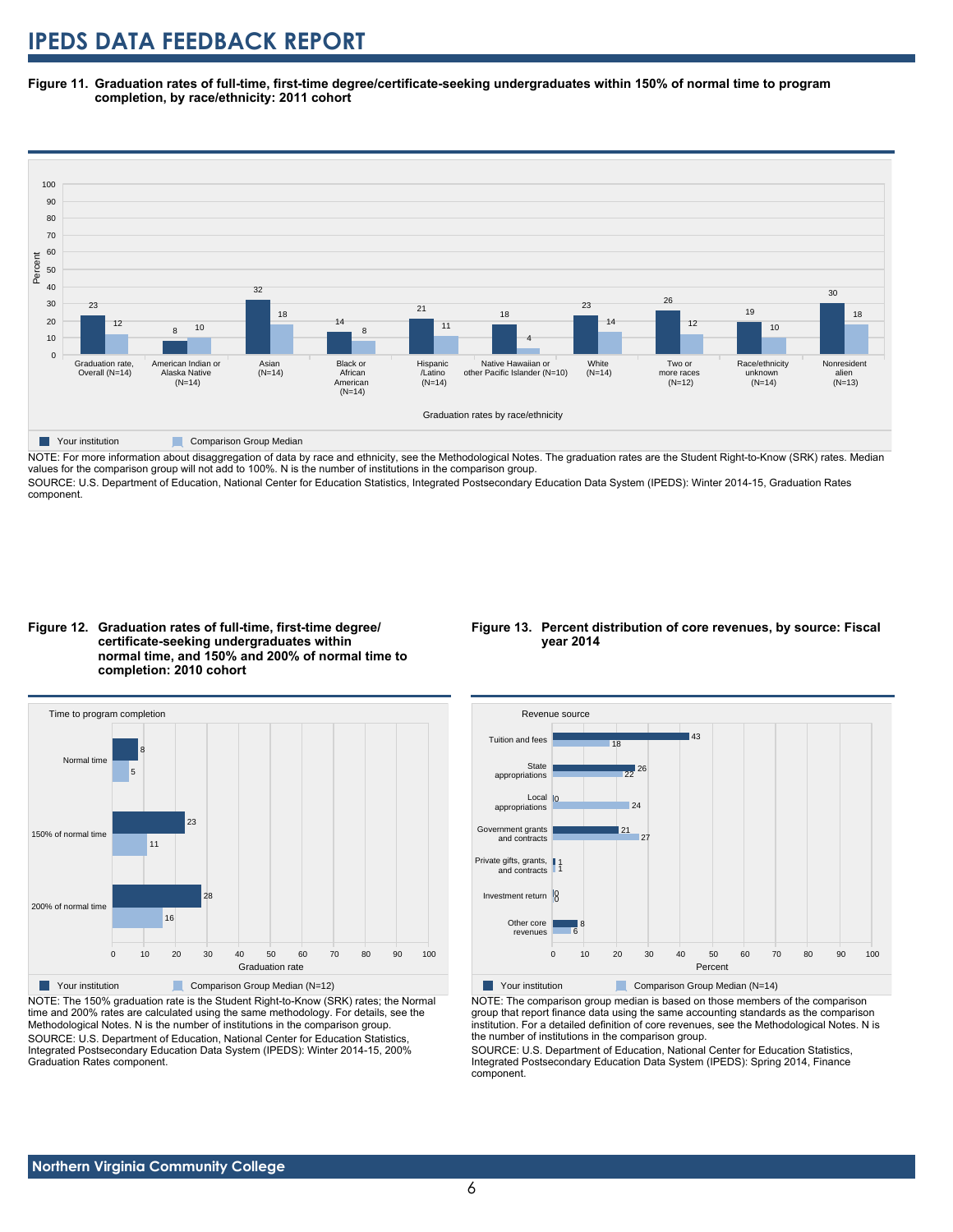**Figure 14. Core expenses per FTE enrollment, by function: Fiscal year 2014**

**Figure 15. Full-time equivalent staff, by occupational category: Fall 2014**



NOTE: Expenses per full-time equivalent (FTE) enrollment, particularly instruction, may be inflated because finance data includes all core expenses while FTE reflects credit activity only. For details on calculating FTE enrollment and a detailed definition of core expenses, see the Methodological Notes. N is the number of institutions in the comparison group. SOURCE: U.S. Department of Education, National Center for Education Statistics, Integrated Postsecondary Education Data System (IPEDS): Fall 2014, 12-month Enrollment component and Spring 2015, Finance component.





NOTE: Average salaries of full-time instructional non-medical staff equated to 9-month contracts was calculated by multiplying the average monthly salary by 9. The average monthly salary was calculated by dividing the total salary outlays by the total number of months covered by staff on 9, 10, 11 and 12-month contracts. Medians are not reported for comparison groups with less than three values.

SOURCE: U.S. Department of Education, National Center for Education Statistics, Integrated Postsecondary Education Data System (IPEDS): Spring 2014, Human Resources component.



NOTE: Graduate assistants are not included. For calculation details, see the Methodological Notes. N is the number of institutions in the comparison group. SOURCE: U.S. Department of Education, National Center for Education Statistics, Integrated Postsecondary Education Data System (IPEDS): Spring 2014, Human Resources component.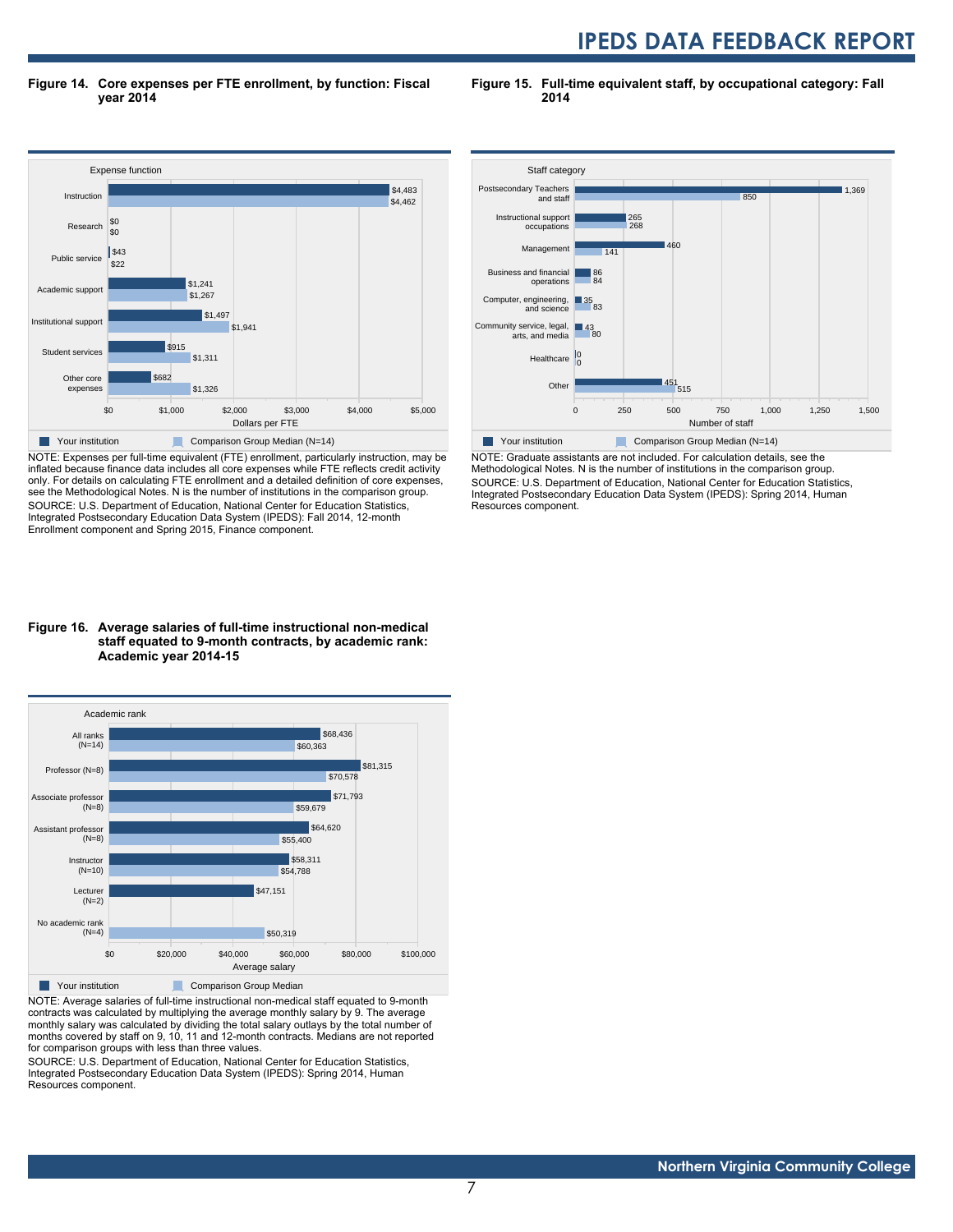## **METHODOLOGICAL NOTES**

#### **Overview**

This report is based on data supplied by institutions to IPEDS during the 2014-15 data collection year. Response rates exceeded 99% for most surveys. Detailed response tables are included in IPEDS First Look reports, which can be found at [http://nces.ed.gov/pubsearch/getpubcats.asp?sid=010.](http://nces.ed.gov/pubsearch/getpubcats.asp?sid=010)

#### **Use of Median Values for Comparison Group**

The value for the comparison institution is compared to the median value for the comparison group for each statistic included in the figure. If more than one statistic is presented in a figure, the median values are determined separately for each indicator or statistic. Medians are not reported for comparison groups with fewer than three values. Where percentage distributions are presented, median values may not add to 100%. To access all the data used to create the figures included in this report, go to 'Use the Data' portal on the IPEDS website ([http://nces.ed.gov/ipeds\)](http://nces.ed.gov/ipeds).

#### **Missing Statistics**

If a statistic is not reported for your institution, the omission indicates that the statistic is not relevant to your institution and the data were not collected. Not all notes may be applicable to your report.

#### **Use of Imputed Data**

All IPEDS data are subject to imputation for total (institutional) and partial (item) nonresponse. If necessary, imputed values were used to prepare your report.

#### **Data Confidentiality**

IPEDS data are not collected under a pledge of confidentiality.

#### **Disaggregation of Data by Race/Ethnicity**

When applicable, some statistics are disaggregated by race/ethnicity. Data disaggregated by race/ethnicity have been reported using the 1997 Office of Management and Budget categories. Detailed information about the race/ethnicity categories can be found at <http://nces.ed.gov/ipeds/reic/resource.asp>.

#### **Cohort Determination for Reporting Student Financial Aid and Graduation Rates**

Student cohorts for reporting Student Financial Aid and Graduation Rates data are based on the reporting type of the institution. For institutions that report based on an academic year (those operating on standard academic terms), student counts and cohorts are based on fall term data. Student counts and cohorts for program reporters (those that do not operate on standard academic terms) are based on unduplicated counts of students enrolled during a full 12-month period.

#### **Description of Statistics Used in the Figures**

#### *Admissions and Test Score Data*

Admissions and test score data are presented only for institutions that do not have an open admission policy, and apply to first-time, degree/certificate-seeking undergraduate students only. Applicants include only those students who fulfilled all requirements for consideration for admission and who were notified of one of the following actions: admission, non-admission, placement on a wait list, or application withdrawn (by applicant or institution). Admitted applicants (admissions) include wait-listed students who were subsequently offered admission. Early decision, early action, and students who began studies during the summer prior to the fall reporting period are included. For customized Data Feedback Reports, test scores are presented only if they are required for admission.

#### *Average Institutional Net Price*

Average net price is calculated for full-time, first-time degree/certificateseeking undergraduates who were awarded grant or scholarship aid from the federal government, state/local government, or the institution anytime during the full aid year. For public institutions, this includes only students who paid the in-state or in-district tuition rate. Other sources of grant aid are excluded. Average net price is generated by subtracting the average amount of federal, state/local government, and institutional grant and scholarship aid from the total cost of attendance. Total cost of attendance is the sum of published tuition and required fees, books and supplies, and the average room and board and other expenses.

For the purpose of the IPEDS reporting, aid received refers to financial aid that was awarded to, and accepted by, a student. This amount may differ from the aid amount that is disbursed to a student.

#### *Core Revenues*

Core revenues for public institutions reporting under GASB standards include tuition and fees; state and local appropriations; government grants and contracts; private gifts, grants, and contracts; sales and services of educational activities; investment income; other operating and nonoperating sources; and other revenues and additions (federal and capital appropriations and grants and additions to permanent endowments). Core revenues for private, not-for-profit institutions (and a small number of public institutions) reporting under FASB standards include tuition and fees; government appropriations (federal, state, and local); government grants and contracts; private gifts, grants, and contracts (including contributions from affiliated entities); investment return; sales and services of educational activities; and other sources. Core revenues for private, forprofit institutions reporting under FASB standards include tuition and fees; government appropriations, grants, and contracts (federal, state, and local); private grants and contracts; investment income; sales and services of educational activities; and other sources. At degree-granting institutions, core revenues exclude revenues from auxiliary enterprises (e.g., bookstores, dormitories), hospitals, and independent operations. Nondegree-granting institutions do no report revenue from auxiliary enterprises in a separate category. These amounts may be included in the core revenues from other sources.

#### *Core Expenses*

Core expenses include expenses for instruction, research, public service, academic support, institutional support, student services, scholarships and fellowships (net of discounts and allowances), and other expenses. Expenses for operation and maintenance of plant, depreciation, and interest are allocated to each of the other functions. Core expenses at degree-granting institutions exclude expenses for auxiliary enterprises (e.g., bookstores, dormitories), hospitals, and independent operations. Nondegree-granting institutions do not report expenses for auxiliary enterprises in a separate category. These amounts may be included in the core expenses as other expenses.